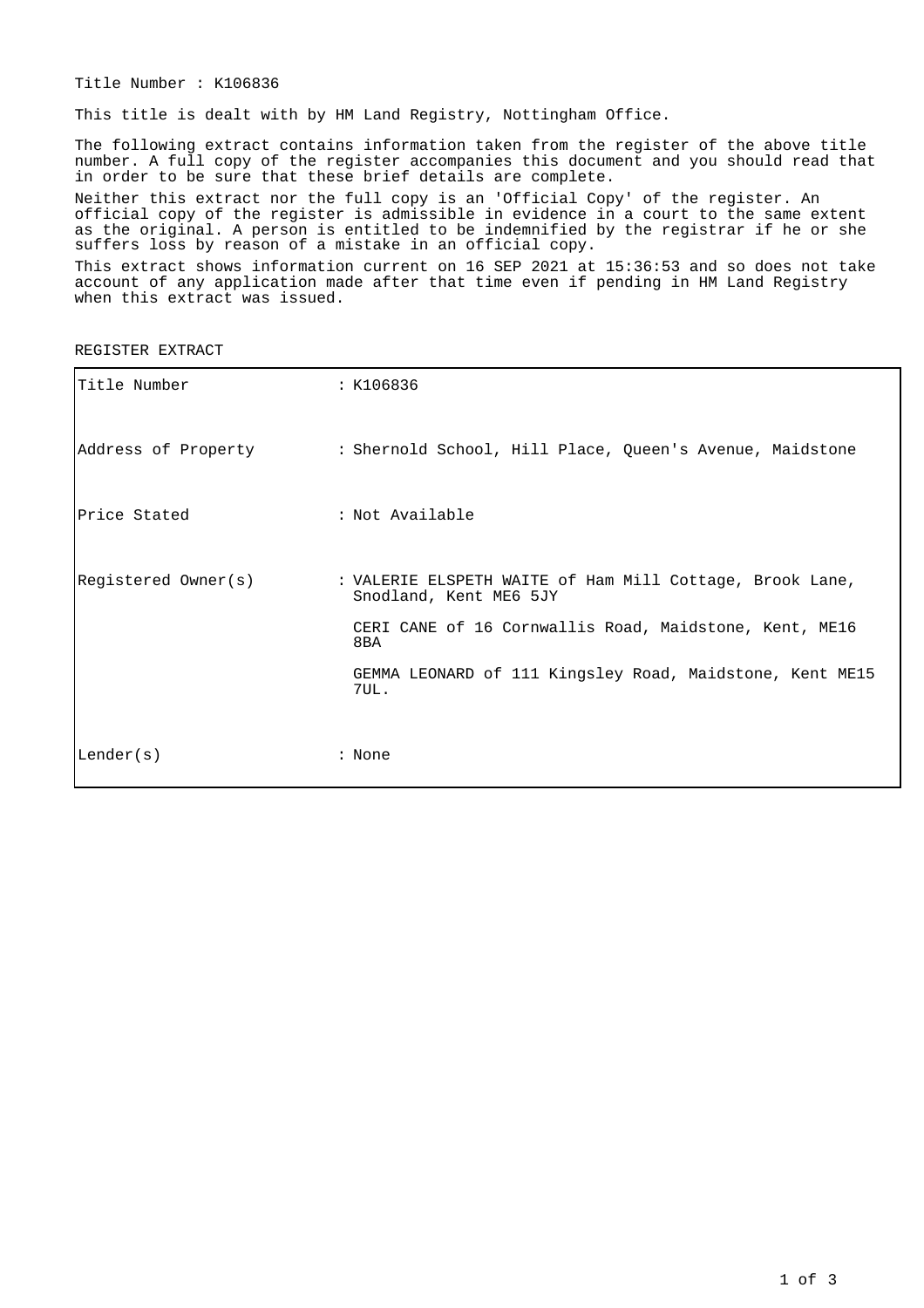### Title number K106836

This is a copy of the register of the title number set out immediately below, showing the entries in the register on 16 SEP 2021 at 15:36:53. This copy does not take account of any application made after that time even if still pending in HM Land Registry when this copy was issued.

This copy is not an 'Official Copy' of the register. An official copy of the register is admissible in evidence in a court to the same extent as the original. A person is entitled to be indemnified by the registrar if he or she suffers loss by reason of a mistake in an official copy. If you want to obtain an official copy, the HM Land Registry web site explains how to do this.

# A: Property Register

This register describes the land and estate comprised in the title.

KENT : MAIDSTONE

- 1 (15.09.1960) The Freehold land shown edged with red on the plan of the above Title filed at the Registry and being Shernold School, Hill Place, Queen's Avenue, Maidstone.
- 2 The land edged and lettered A in red on the filed plan added to the title on 10 May 1966.
- 3 A new filed plan based on the latest revision of the Ordnance Survey Map has been substituted for the original plan.
- 4 (11.03.1993) The land edged and numbered in green on the filed plan has been removed from this title and registered under the title number or numbers shown in green on the said plan.
- 5 (11.03.1993) The land has the benefit of the following rights reserved by the Transfer dated 9 March 1993 referred to in the Charges Register:-

"EXCEPTING AND RESERVING the rights set out in the Second Schedule hereto

#### THE SECOND SCHEDULE hereinbefore referred to

All such easements quasi-easements rights and privileges as have hitherto been enjoyed by the remainder of the land in Title Number K106836 over through or under the property hereby transferred as if such properties had hitherto been in separate ownership and such easements quasi-easements rights and privileges had been acquired by prescription for the benefit of the Transferor and his successor in Title for the time being of each and every part of the said remaining part of the land comprised in Title Number K106836."

# B: Proprietorship Register

This register specifies the class of title and identifies the owner. It contains any entries that affect the right of disposal.

#### Title absolute

- 1 (21.03.2002) PROPRIETOR: VALERIE ELSPETH WAITE of Ham Mill Cottage, Brook Lane, Snodland, Kent ME6 5JY and CERI CANE of 16 Cornwallis Road, Maidstone, Kent, ME16 8BA and GEMMA LEONARD of 111 Kingsley Road, Maidstone, Kent ME15 7UL.
- 2 (21.03.2002) RESTRICTION: No disposition by a sole proprietor of the land (not being a trust corporation) under which capital money arises is to be registered except under an order of the registrar or of the Court.